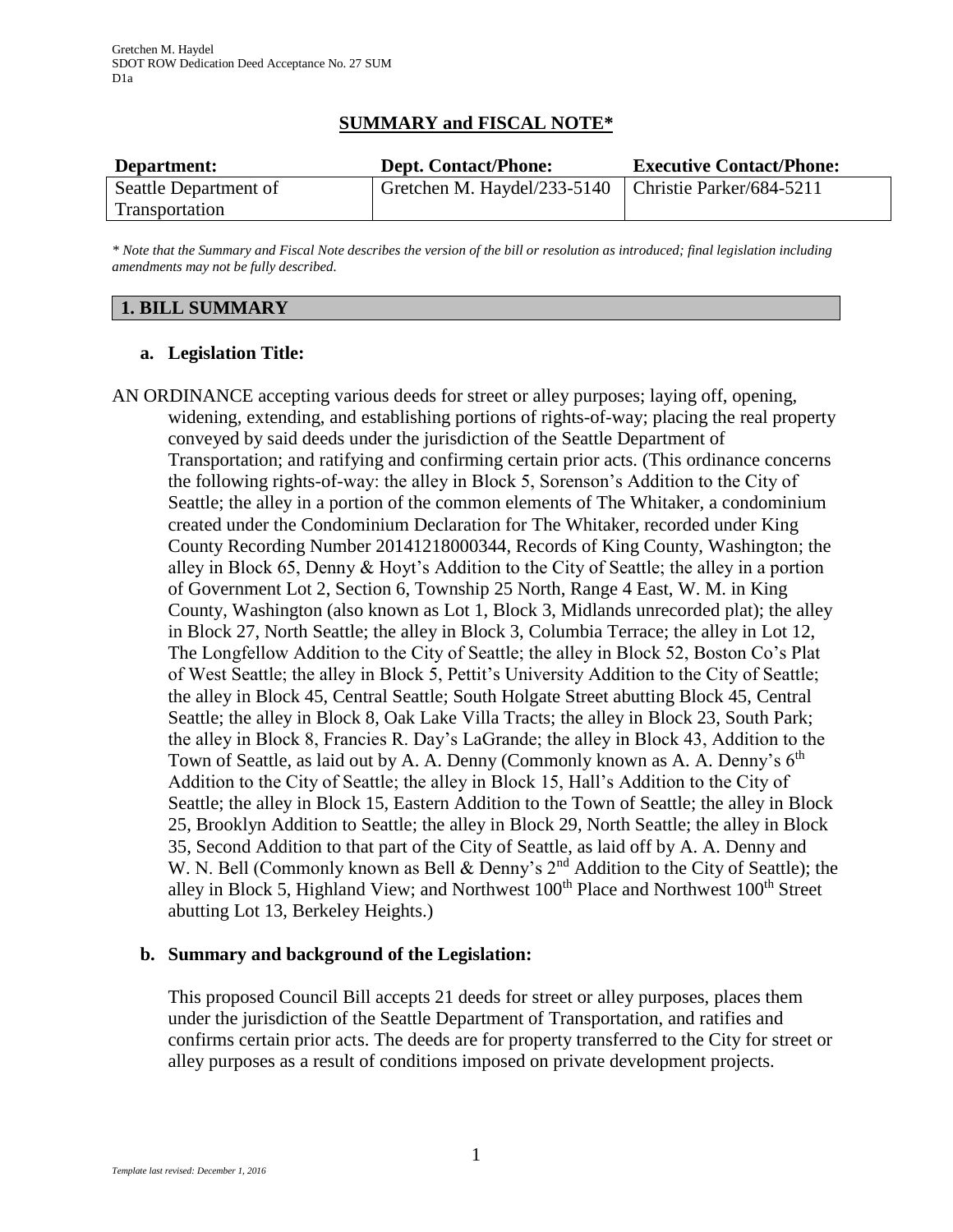## **2. CAPITAL IMPROVEMENT PROGRAM**

**a. Does this legislation create, fund, or amend a CIP Project? \_\_\_ Yes** √ **No**

#### **3. SUMMARY OF FINANCIAL IMPLICATIONS**

- **a.** Does this legislation amend the Adopted Budget? \_\_\_ Yes  $\sqrt{\ }$  No
- **b. Does the legislation have other financial impacts to the City of Seattle that are not reflected in the above, including direct or indirect, short-term or long-term costs?**

The costs associated with implementing this ordinance, for example, maintaining the newly-acquired rights-of-way, have been anticipated in the 2017 budget.

**c. Is there financial cost or other impacts of** *not* **implementing the legislation?**

None.

#### **4. OTHER IMPLICATIONS**

#### **a. Does this legislation affect any departments besides the originating department?**

Yes. The Department of Construction and Inspections evaluates the building development projects and determines the conditions that must be met pursuant to the City's Land Use Code and the Seattle Right of Way Manual with respect to the dedication of these deeds to the City.

**b. Is a public hearing required for this legislation?**

No.

**c. Does this legislation require landlords or sellers of real property to provide information regarding the property to a buyer or tenant?**

No.

**d. Is publication of notice with** *The Daily Journal of Commerce* **and/or** *The Seattle Times* **required for this legislation?**

No.

**e. Does this legislation affect a piece of property?**

Yes.